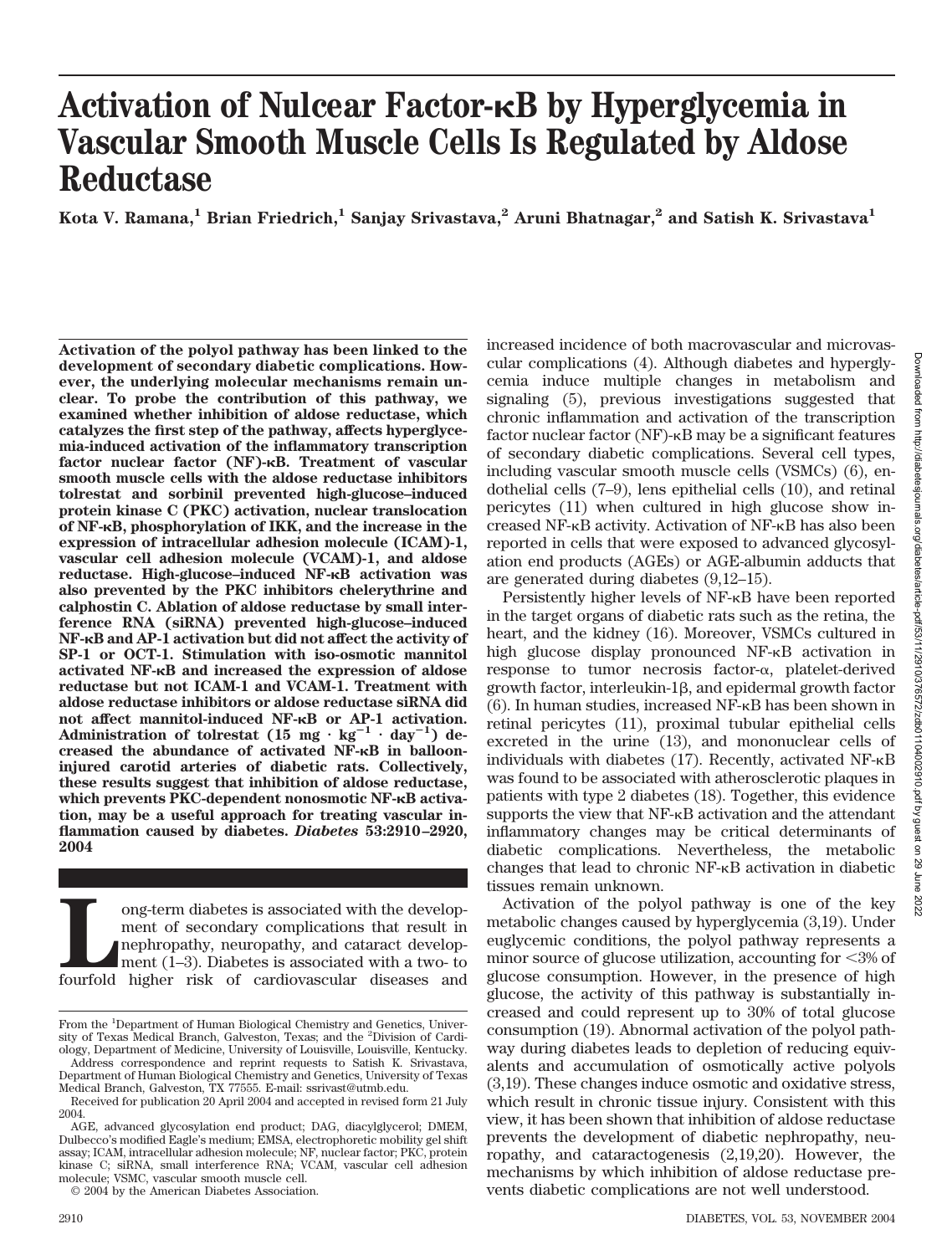In the present study, we tested the hypothesis that the protective effects of aldose reductase inhibition are due to inhibition of hyperglycemia-induced NF- $\kappa$ B activation. Furthermore, to delineate the mechanism by which inhibition of aldose reductase prevents hyperglycemia-induced NF- $\kappa$ B activation, we examined intracellular signaling events that precede and follow NF- $\kappa$ B activation. Our results show that inhibition of aldose reductase prevents NF- $\kappa$ B activation in VSMCs that are exposed to high glucose in culture and in injured diabetic vessels in situ.

#### **RESEARCH DESIGN AND METHODS**

PBS, penicillin/streptomycin solution, trypsin, FBS, and Dulbecco's modified Eagle's medium (DMEM) were purchased from Life Technologies. Antibodies against IKB- $\alpha$  and p65 were obtained from Santa Cruz Biotechnology. Phospho-IKB- $\alpha$  (Ser<sup>32</sup>) antibody was purchased from New England BioLabs. Polyclonal antibodies against phospho-IKK- $\alpha$  (Ser<sup>180</sup>)/IKK- $\beta$  (Ser<sup>181</sup>) and IKK- $\alpha$ , -β, and -γ were obtained from Cell Signaling Tech. Sorbinil and tolrestat were gifts from Pfizer and American Home Products, respectively. Consensus oligonucleotides for  $NF-\kappa B$ , AP-1, SP-1, and OCT-1 transcription factors were obtained from Promega. All other reagents were of highest purity available. **Cell culture.** Rat VSMCs were isolated from healthy rat aorta and characterized by smooth muscle cell-specific  $\alpha$ -actin expression. VSMCs were maintained and grown in DMEM supplemented with 10% FBS and 1% penicillin/ streptomycin at 37 $^{\circ}$ C in a humidified atmosphere of 5% CO<sub>2</sub>.

**Electrophoretic mobility gel shift assay.** The VSMCs were pretreated with various concentrations of aldose reductase inhibitors for 24 h and then with glucose or mannitol for 3 h at 37°C. The cytosolic as well as nuclear extracts were prepared and electrophoretic mobility gel shift assay (EMSA) was performed as described before (21). The specificity of the assay was examined by competition with excess of unlabeled oligonucleotide and supershift assays with antibodies to p65. The intensities of the radiolabeled bands were quantified by an Alpha Imager 2000 Scanning Densitometer equipped with the AlphaEase Version 3.3b software. Values from three separate experiments for each treatment were used for statistical analysis.

**Determination of NF-B translocation.** After the indicated treatments, the VSMCs were fixed in 100% ice-cold acetone for 5 min and washed with PBS and then were treated with 10% goat serum in PBS for 30 min to block nonspecific binding. Primary antibodies against p65 were diluted 1:500 in 10% goat serum, and the cells were incubated overnight with the diluted antibodies at 4°C. After washing with PBS, the cells were incubated with appropriate Alexa-488 secondary antibodies in 10% goat serum for 1 h at room temperature in the dark. The cells were then washed with PBS and mounted on slides, and a drop of Fluorsave reagent was added. Fluorescence staining was evaluated using Nikon Eclipse E800 epifluorescence microscope connected to a digital camera and interfaced with a computer.

**Western analysis.** After the indicated treatments, cell extracts were prepared in PBS that contained  $25 \mu l$  of protease inhibitor cocktail and was pooled from three independent experimental sets. Aliquots of the cell extract  $(40-100 \mu g)$  of protein) were separated by SDS-PAGE, and Western blot analyses were carried out using the indicated antibodies. Antibody binding was detected by enhanced chemiluminescence (Amersham Pharmacia Biotech, Piscataway, NJ). For each set of data, a minimum of three different pools of cells were used. Immunopositive bands were quantified by scanning densitometry.

**Determination of protein kinase C activity.** The protein kinase C (PKC) activity was measured by using the Promega SignaTECT PKC assay system according to the manufacturer's instructions and as described earlier (21). Briefly, aliquots of the reaction (25 mmol/l Tris-HCl [pH 7.5], 1.6 mg/ml phosphatidylserine, 0.16 mg/ml diacylglycerol [DAG]), and 50 mmol/l MgCl<sub>2</sub>) were mixed with  $[\gamma^{32}P]$ ATP (3,000 Ci/mmol, 10  $\mu$ Ci/ $\mu$ l) and incubated at 30°C for 10 min. The extent of phosphorylation was detected by measuring radioactivity retained on the paper.

**RNA interference ablation of aldose reductase.** Small interference RNAs (siRNAs) were designed to target the coding sequence of rat aldose reductase (GenBank accession no. M60322). The target sequences were directed to the single-strand region according to the predicted secondary RNA structure. Sequences of the form  $(AA/CA)N_{19}$  with GC content  $\leq 55\%$  were selected from this region. Two of such 19 nucleotide RNAs followed by TT were designed and then were chemically synthesized, purified, and annealed (Table 1). Control nonsilencing siRNA (fluorescein) was obtained from Qiagen. VSMCs were grown in DMEM that contained 10% FBS and 1% penicillin and streptomycin at 37°C and 5% CO<sub>2</sub> and seeded on 6-well plates or 96-well plates. When the cells reached 60–70% confluence (in 24 h), the medium was replaced

#### TABLE 1

Target sequences of aldose reductase (AR) used for design of siRNA

|           | Target sequence       | Position in<br><b>DNA</b><br>sequence |
|-----------|-----------------------|---------------------------------------|
| AR siRNA1 | AAGCAATCGGAGTCTCCAACT | 502                                   |
| AR siRNA2 | AAAGGAACCTGGTCGTGATCC | 802                                   |

with fresh DMEM without serum, and the cells were incubated with the siRNA to a final concentration of 100 nmol and the RNAiFect transfection reagent (Qiagen) as per the supplier's instructions. After incubation for 15 min at 25°C, the medium was aspirated and replaced with fresh DMEM that contained 10% serum added drop-wise to the cells. The cells were cultured for 48 and 72 h at  $37^{\circ}$ C (5% CO<sub>2</sub>), and changes in aldose reductase were determined by measuring aldose reductase protein on Western blots using anti-aldose reductase antibodies and by measuring aldose reductase activity in the total cell lysates (22).

**Balloon injury of carotid arteries.** Sprague-Dawley rats (250–300 g) were made diabetic by a single injection of streptozotocin (55 mg/kg intraperitoneally) as described earlier (23,24). Blood glucose was monitored for up to 2 weeks, and only the rats with blood glucose  $>\!\!300$  mg/dl were used for further experiments. Control rats were treated with the vehicle only (blood glucose  $100 \,\mathrm{mg/dl}$ . Four weeks after injection of streptozotocin, the carotid arteries were balloon-injured as described before (21,25). One day before the injury and throughout the observation time, 10 rats in each group were gavage-fed either tolrestat (15 mg  $\cdot$  kg<sup>-1</sup>  $\cdot$  day<sup>-1</sup>) or vehicle (2.5 mmol/l sodium bicarbonate). The injured and uninjured arteries were perfusion fixed with 4% paraformaldehyde and stored in 70% ethanol. All animal protocols were approved by the institutional animal care committee.

**Immunohistochemistry and histology.** For measuring changes in the expression of aldose reductase, fixed specimens of carotid arteries were embedded in paraffin, sectioned at 5  $\upmu \textrm{m}$  , floated on a protein-free water bath, and picked up on positively charged glass slides. The slides were air-dried overnight, oven-dried at 58°C for 1 h, cooled, heat-fixed, dewaxed in xylene, hydrated in alcohol, placed in distilled water, and stained for activated NF- $\kappa$ B as described previously (21). Briefly, the sections were placed in a pressure cooker in target retrieval solution (Dako catalog no. S1699) that consisted of a citrate buffer (pH 6.0) for 27.5 min. Slides were cooled rapidly and immunostained using the Dako Autostainer. The slides were washed in Tris buffer (Dako catalog no. S1968), and endogenous peroxidase was removed with 3% hydrogen peroxide. The slides were incubated in primary antibody diluted at 1:100 (10  $\mu$ g of the primary antibody) for 120 min, further incubated in the detection system (Dako catalog no. K0609), the link, and the label, each for 20 min, and then in the chromogen diaminobenzidine (Dako catalog no. K3466) for 10 min. Nuclei were stained in Mayer's hematoxylin at half strength. Areas of positive reactivity are stained brown.

**Statistical analysis.** Data are presented as means  $\pm$  SE, and the *P* values were determined using the unpaired Student's *t* test.

### **RESULTS**

**Inhibition of aldose reductase prevents high-glucose–induced NF-B activation.** We first examined whether inhibition of aldose reductase prevents high glucose–mediated NF- $\kappa$ B activation. Upon culturing VSMCs in the presence of 25 mmol/l glucose, pronounced  $NF-\kappa B$ activation was observed (Fig. 1*A*). For examining the role of aldose reductase, VSMCs were preincubated for 24 h with different concentrations of the aldose reductase inhibitor sorbinil, followed by the addition of glucose (19.5 mmol/l) in the medium with normal glucose (5.5 mmol/l) to achieve a final concentration of 25 mmol/l. Cells were incubated at this glucose concentration for 3 h at 37°C, and NF-KB activity was measured by EMSA. For ascertaining that the gel-retarded band, observed in the extracts of cells that were treated with high glucose, was indeed due to NF-<sub>K</sub>B, nuclear extract from the high glucose–treated cells was incubated with antibodies to p65 subunit and  $NF-\kappa B$  activity was measured again. Antibodies to p65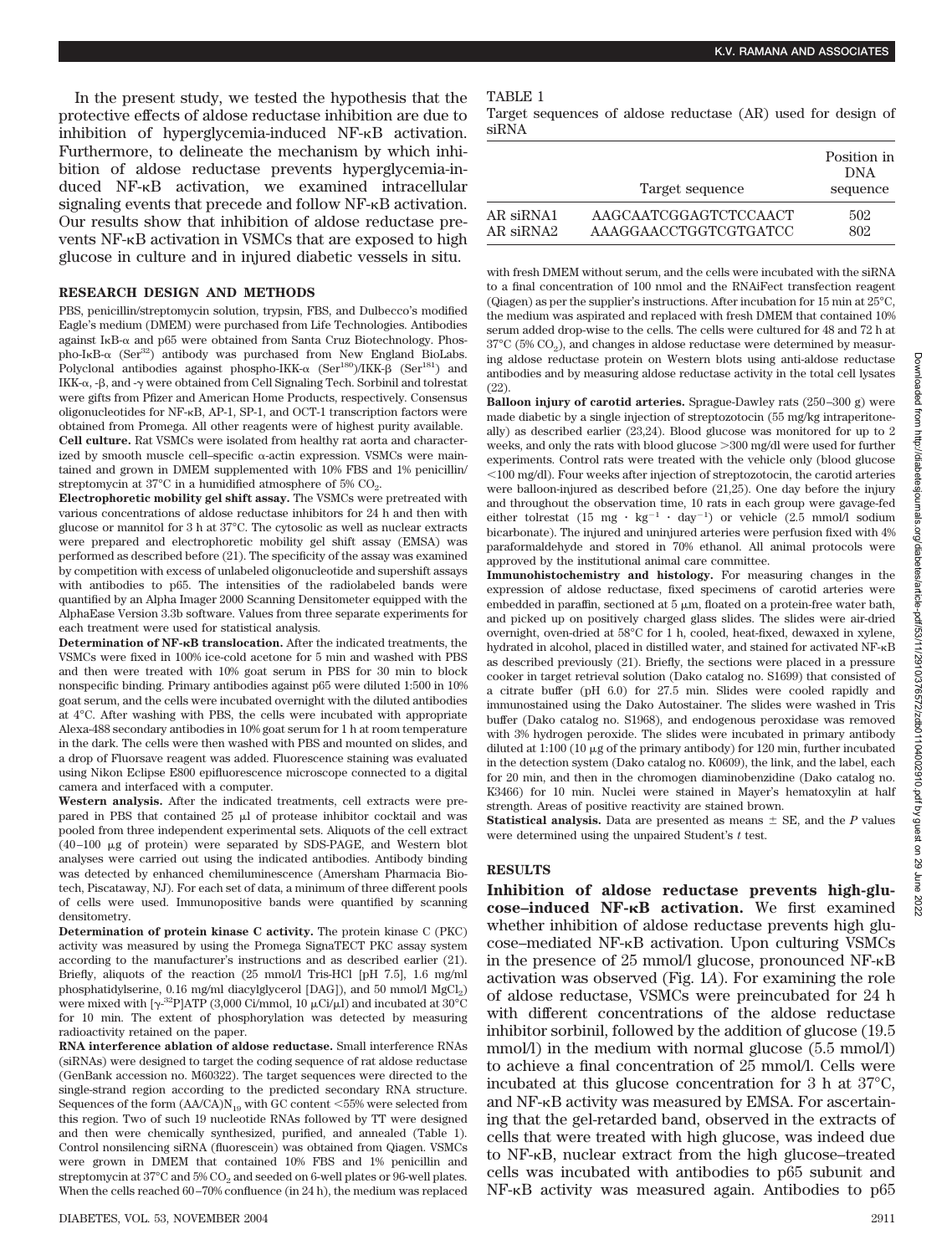

shifted the band to a higher molecular weight. The preimmune serum had no effect on NF-<sub>K</sub>B mobility (Fig. 1D). In addition, excess (20- and 50-fold) cold NF-KB oligonucleotide completely eliminated both the p50 and p65 bands, indicating that these were specifically due to  $NF-\kappa B$  (Fig. 1). These observations validate the fact that the specific activity reported by EMSA is entirely due to  $NF-\kappa B$  activation. As shown in Fig.  $1A$ ,  $\sim 65\%$  of the high-glucose– induced NF- $\kappa$ B activation was prevented by 10  $\mu$ mol/l sorbinil, suggesting that inhibition of aldose reductase prevents high-glucose–induced NF- $\kappa$ B activation.

For determining the minimum duration of sorbinil exposure required to prevent the effects of high glucose, VSMCs were incubated with 10  $\mu$ mol/l sorbinil for 0–48 h before stimulation with high glucose for 3 h. Significant inhibition of high-glucose–induced NF- $\kappa$ B activation in cells that were preincubated with sorbinil for 12 h was observed. However, for maximal inhibition, 24-h pretreatment was necessary (Fig. 1*B*). No significant inhibition of NF- $\kappa$ B was observed when the cells were treated with sorbinil and high glucose at the same time (Fig. 1*C*). These results demonstrate that  $NF-\kappa B$  inhibition by sorbinil is independent of the extent to which the pathway is activated and that the inhibition requires prolonged preincubation, suggesting that changes in metabolism and/or gene expression may be necessary for sorbinil to prevent the

**FIG. 1. Inhibition of aldose reductase attenuates high-glucose–induced NF-B activation.** *A***: Concentration-dependent inhibition of NF-B activation by sorbinil. EMSA autoradiographs of nuclear extracts prepared from serum-starved VSMCs that were treated with 0 –50 mol/l sorbinil for 24 h in either 5.5 mmol/l glucose (normal glucose [NG]) or 25 mmol/l glucose (high glucose [HG]) for 3 h.** *B***: Time course of inhibition. EMSA of nuclear extracts from serum-starved VSMCs that were treated with sorbinil (10 mol/l) for the indicated times (shown as "preincubation time" at the** *top left* **of the figure) and then stimulated with HG for 3 h. Changes (fold) in NF-B activity subsequent to various treatments relative to untreated cells are shown at the** *bottom* **of the figure.** *C***: Growth-arrested VSMCs were treated with 10 mol/l sorbinil or tolrestat in NG or HG** or  $NG +$  mannitol  $(M)$   $(19.5 \text{ mmol/l})$  for **3h(***right***, "without preincubation") or pretreated with aldose reductase inhibitors for 24 h ("with preincubation") followed by the addition of glucose or M for an additional 3 h. Data represent means SE of three independent analyses; \*\****P* **< 0.001 vs. HG cells without inhibitors.** *D***: Supershift and competition assays. EMSA was performed as described in the text.** *Lane 1* **shows nuclear extracts (NE) of NG-treated cells, subsequent to stimulation with HG for 3 h (***lane 2***), pretreated** with 10  $\mu$ mol/l sorbinil or tolrestat fol**lowed by stimulation with HG for 3 h (***lanes 3* **and** *4***), NE of HG treatment PBS (***lane 5***), and supershift with p65 antibody or the preimmune sera (PIS) (***lanes 6* **and** *7***).** *Lanes 8* **and** *9* **show competition with 20 and 50 unlabeled oligonucleotide probe;** *lane 10* **shows NE alone without oligonucleotide probe.**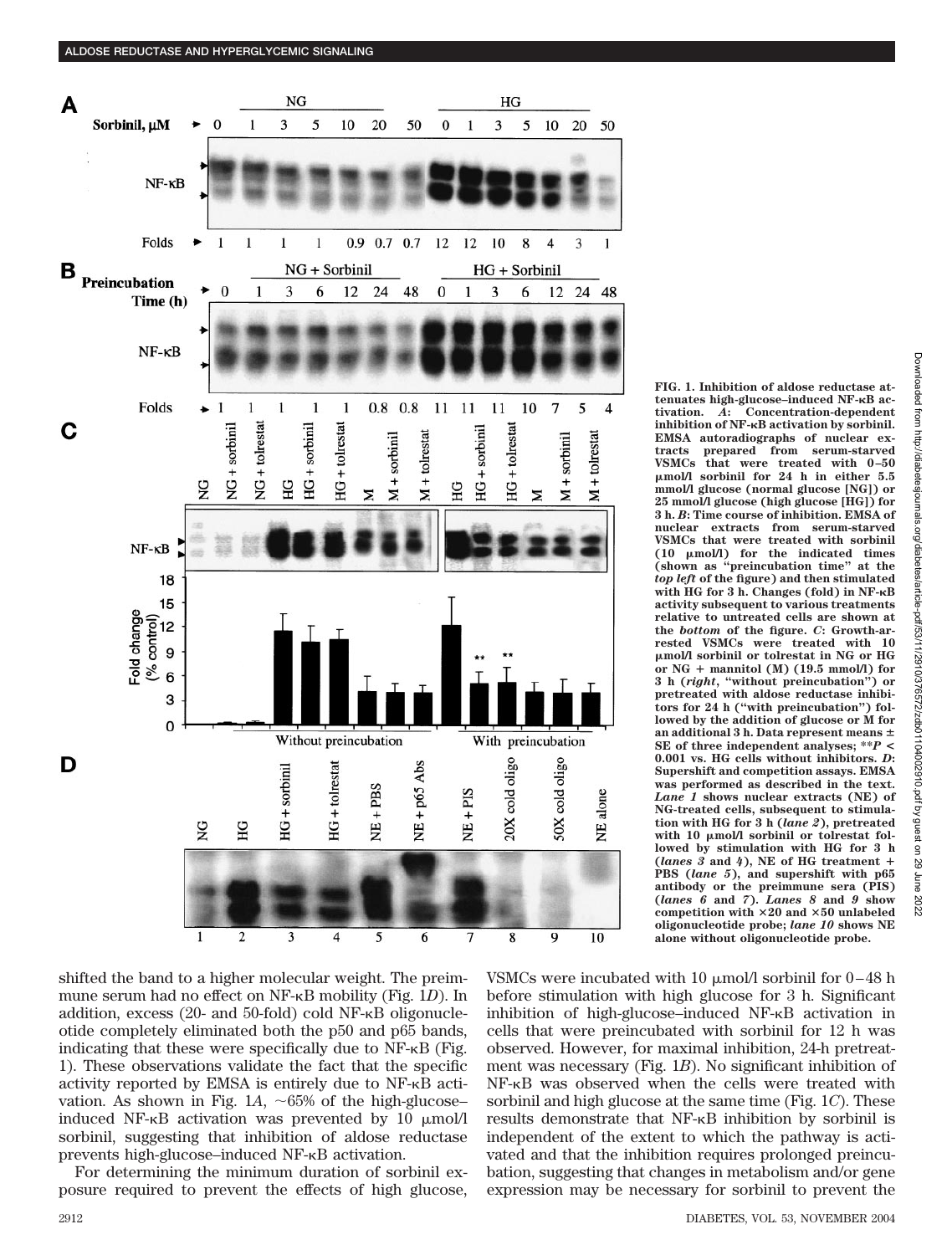

**FIG. 2. Inhibition of aldose reductase prevents the high glucose (HG)-induced nuclear translocation of NF-B. The growth-arrested VSMCs in normal glucose (NG) were left untreated (***I***), pretreated with tolrestat for 24 h (***II***), treated with an additional 19.5 mmol/l glucose for3h(***III***), or preincubated with 10 mol/l tolrestat for 24 h followed by stimulation with HG for3h(***IV***). Three of such independent experimental sets were performed, and one of the representative photomicrographs (60) is shown.** *A***: NF-B localization by immunostaining using antibodies against p65.** *B***: VSMC nuclei stained with Hoechst-33342.** *C***: Composite images generated by superimposing photomicrographs shown in** *A* **and** *B***.** *D***: Time course analysis of NF-B translocation. Western blots were developed in cytosolic and nuclear extracts prepared from serum-starved cells that were pretreated without (***top***) or with (***bottom***) 10 mol/l tolrestat for 24 h followed by stimulation with high glucose for the indicated times using anti-p65 antibodies.**

effects of hyperglycemia. Although, culturing VSMCs in medium that contained 19.5 mmol/l mannitol also activated NF- $\kappa$ B (Fig. 1*C*), this was not inhibited by aldose reductase inhibitors (Fig. 1*C*), indicating that inhibition of aldose reductase does not interrupt hyperosmotic signaling leading to  $NF-\kappa B$  activation.

**Inhibition of aldose reductase prevents high-glucose–induced NF-B nuclear translocation.** The signaling events that lead to NF-KB activation involve phosphorylation, ubiquitination, and proteolytic degradation of  $I \kappa B$ - $\alpha$  from its inactive trimeric complex of  $I \kappa B$ / p65/p50 in the cytosol followed by translocation of the active dimer (p65/p50) to the nucleus, where it binds to cognate DNA sequences to activate transcription (23). For determining whether all or any of these events are affected by inhibiting aldose reductase, translocation of  $NF-\kappa B$  to the nucleus was determined by two different methods: *1*) immunofluorescence staining using p65 antibodies and *2*) Western blot analysis of cytosolic and nuclear extracts using antibodies against p65. As shown in Fig. 2*A*, most of the inactive form of NF- $\kappa$ B was present in the cytosol of the VSMCs that were treated with either the vehicle or tolrestat alone. Incubation with high glucose, however, led

to nuclear localization of fluorescence, which corresponded to the intracellular staining of the Hoechst nuclear dye (Fig. 2*B*). This is clearly visualized in the superimposed image showing cyan nuclei arising from superimposed blue and green colors (Fig. 2*C*). However, when the tolrestat-pretreated cells were stimulated with high glucose, very little nuclear staining was observed and the cells continued to show diffused perinuclear staining. These results indicate that inhibition of aldose reductase prevents high-glucose–induced nuclear translocation of p65. This was further confirmed by Western analysis using p65 antibodies in the cytosolic and nuclear extract stimulation with high-glucose in the absence and presence of aldose reductase inhibitor (Fig. 2*D*). Within 60 min, exposure of VSMCs to high glucose alone resulted in the translocation of a significant amount of  $NF-\kappa B$  from cytosol to the nucleus, which was maximal at 180 min. However, in the presence of aldose reductase inhibitor, little or no translocation of NF- $\kappa$ B from cytosol to nucleus was observed (Fig. 2*D*). Together, these data suggest that inhibition of aldose reductase prevents high glucose– induced  $NF-\kappa B$  activation in cultured VSMCs by abrogating signaling mechanisms that activate NF-B.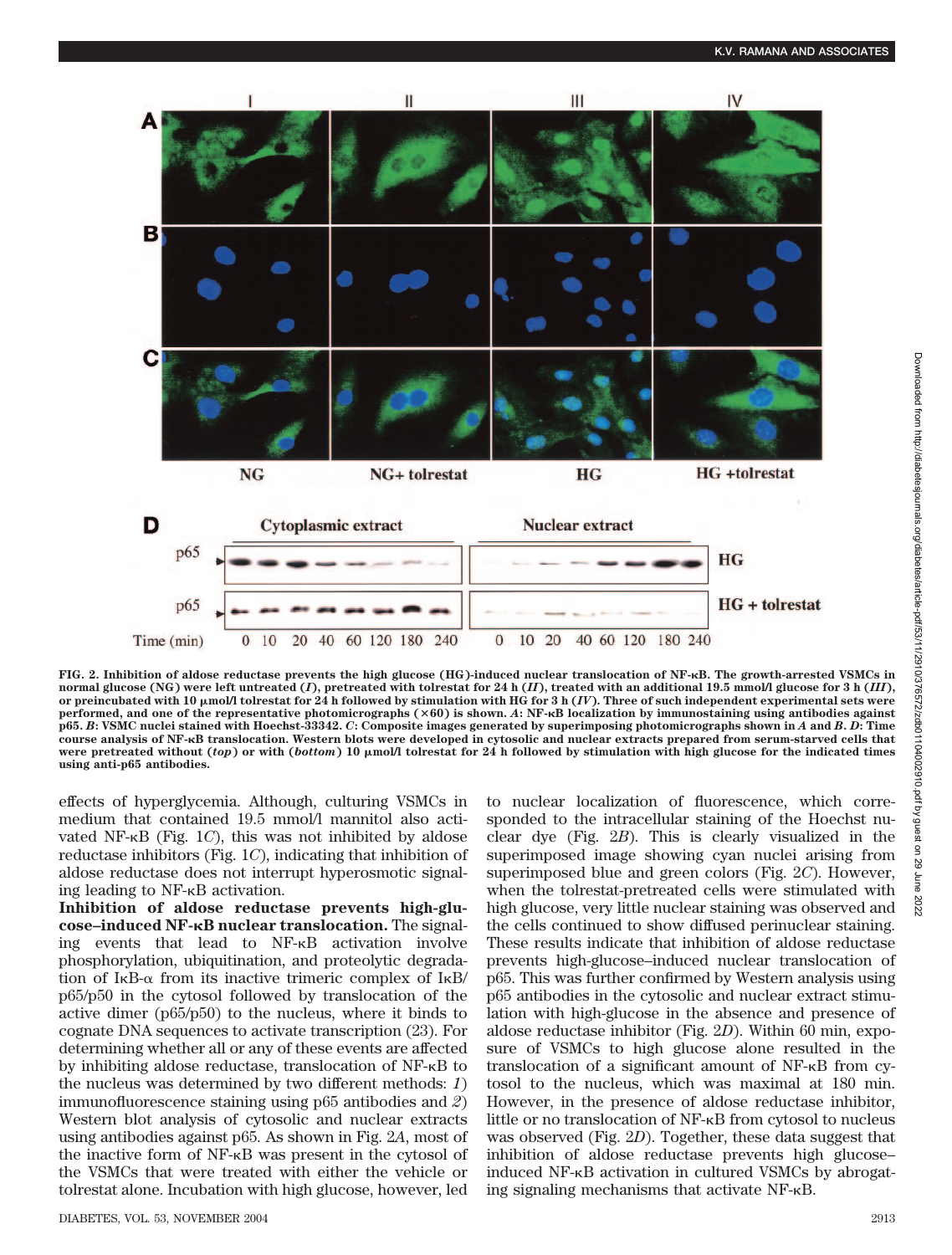

FIG. 3. Inhibition of aldose reductase prevents the phosphorylation and degradation of  $I\kappa B$ - $\alpha$  and phosphorylation of  $I\kappa K$ - $\alpha/\beta$ . The growth**arrested VSMCs without or with preincubation with aldose reductase inhibitors were treated with high glucose (HG) for the indicated time periods for measuring IB- phosphorylation and degradation and for 3 h for measuring IKK. The cell extracts were prepared, and equal amounts of protein obtained from a pool of three independent incubations were subjected to SDS-PAGE. Western blot analysis was performed at least** three times using phospho-IKB- $\alpha$  (A), IKB- $\alpha$  (B), IKK- $\alpha$  (C), IKK- $\beta$  (D), IKK- $\gamma$  (E), and phospho-IKK- $\alpha/\beta$  (F) antibodies. NG, normal glucose. Bars **represent means**  $\pm$  **SE** ( $n = 3$ ); \*\* $P < 0.001$  vs. HG cells.

**Inhibition of aldose reductase prevents high-glucose– induced I<sub>K</sub>B-** $\alpha$  **phosphorylation and degradation.** To elucidate the mechanism of inhibition of  $NF-<sub>K</sub>B$  signaling further, we examined signaling events upstream to nuclear translocation of activated NF-KB. For this, we determined whether the inhibition of aldose reductase prevents the phosphorylation and degradation of IKB-a. Upon stimulation of VSMCs with high glucose, partial  $I\kappa B-\alpha$  phosphorylation in the VSMCs was observed within 40 min, and complete phosphorylation occurred by 60 min (Fig. 3*A*). However, when sorbinil-pretreated VSMCs were stimulated with high glucose, little or no phosphorylation of  $I$ <sub>K</sub>B- $\alpha$  was observed for 180 min (maximal observation time). Because the phosphorylated  $I\kappa B$ - $\alpha$  undergoes proteolytic degradation, we next determined the effect of sorbinil on the degradation of  $I\kappa B$ - $\alpha$ . Upon stimulation with glucose, nearly complete degradation of  $I\kappa B$ - $\alpha$  was observed in 60 min, and full resynthesis was achieved in 120 min (Fig. 3*B*, *left*). However, in sorbinil-pretreated cells, no degradation of  $I \kappa B$ - $\alpha$  was observed for a total observation period of 180 min (Fig. 3*B*). From these data, we infer that inhibition of aldose reductase prevents high-glucose–induced phosphorylation of  $I\kappa B$ - $\alpha$  and its proteolytic degradation and the translocation of the active  $p65/p50$  (NF- $\kappa$ B) dimer from the cytosol to the nucleus.

**Aldose reductase inhibition prevents high-glucose– induced phosphorylation of IKK-α/β.** Because IκB-α is phosphorylated by IKK (23), we next asked whether inhibition of aldose reductase prevents high-glucose–induced IKK activation. To address this question, we determined high-glucose–induced changes in IKK and phospho-IKK in the absence and presence of aldose reductase inhibitors. Neither high glucose nor aldose reductase inhibitors affected the basal abundance of IKK- $\alpha$ , - $\beta$ , and - $\gamma$ proteins (Fig. 3*C*–*E*). However, incubation with high glucose increased IKK- $\alpha/\beta$  phosphorylation (as determined by Western blot analysis using anti-phospho-IKK- $\alpha/\beta$  antibody), and this phosphorylation was prevented in VSMCs that were pretreated with sorbinil or tolrestat (Fig. 3*F*). These results suggest that the high-glucose–induced IKK phosphorylation and activation extinguishes signaling events that lead to NF- $\kappa$ B activation. To determine the functional consequences of interrupting NF- $\kappa$ B signaling, we examined whether the end effectors of NF- $\kappa$ B signaling (i.e., proteins encoded by NF-B–dependent genes) are also prevented by inhibiting aldose reductase.

**Inhibition of aldose reductase prevents the induction of adhesion molecules and aldose reductase by high glucose.** Previous studies showed that NF- $\kappa$ B regulates the expression of adhesion molecules (26) and that diabetic vessels display increased leukocyte adherence (4,27,28) in part as a result of hyperglycemia or AGEinduced upregulation of adhesion molecules (28–30). The increase in the expression of adhesion molecules during hyperglycemia (28,31–33) seems to be mediated by NF- $\kappa$ B, which also could regulate aldose reductase expression (34). Hence, we examined the effects of aldose reductase inhibition on the expression of intracellular adhesion molecule (ICAM-1), vascular cell adhesion molecule (VCAM-1), and aldose reductase. Results shown in Fig. 4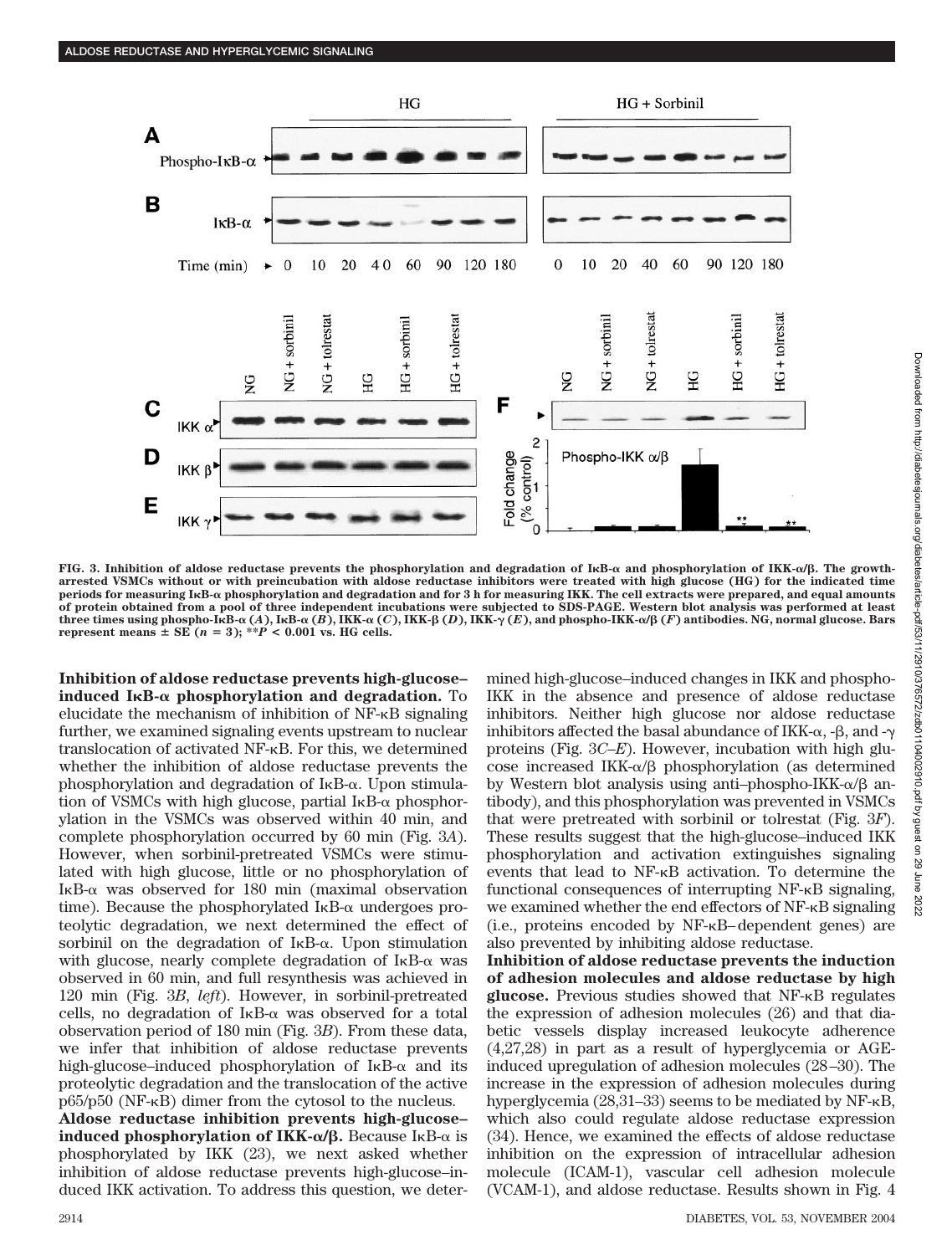

demonstrate that compared with cells that are grown in normal glucose, cells that are cultured in the presence of high glucose express higher levels of ICAM-1, VCAM-1, and aldose reductase. However, preincubation with the aldose reductase inhibitors sorbinil and tolrestat significantly prevented high glucose–mediated induction of ICAM-1, VCAM-1, and aldose reductase. Treatment with iso-osmolar mannitol did not increase ICAM-1 or VCAM-1, suggesting that the induction of these proteins by glucose is not an osmotic effect. Mannitol treatment, however, did increase aldose reductase. The promoter of the aldose reductase gene has an osmotic response element, and the gene is sensitive to osmolarity (34–36). However, induction of aldose reductase by mannitol was not prevented by sorbinil or tolrestat, indicating that the changes in aldose reductase expression in the presence of high-glucose are not due to an increased osmolarity of the medium and are unlikely to be mediated by the activation of osmotic response element. Thus, inhibition of high-glucose–induced  $NF-\kappa B$  signaling by aldose reductase inhibitors also prevents the induction of key  $NF-\kappa B$  target genes.

**Ablation of aldose reductase by siRNA.** Although sorbinil and tolrestat are relatively specific aldose reductase inhibitors, their nonspecific effects cannot be excluded. We therefore examined the effects of ablating the aldose reductase by using siRNA. We designed two specific target sequences of aldose reductase (Table 1). As shown in Fig. 5, transfection of VSMCs with aldose reductase siRNA1 ablated almost 100% of aldose reductase protein expression and activity after 48 h, whereas aldose reductase siRNA2 diminished aldose reductase protein expression and activity by  $>95\%$  of their initial values. After 72 h, transfection with siRNA1 or siRNA2 decreased aldose reductase expression and activity to undetectable levels. For all subsequent experiments, treatment with aldose reductase siRNA1 for 48 h was used.

**Inhibition of aldose reductase prevents the highglucose–induced activation of NF-B and AP-1 but** **FIG. 4. Inhibition of aldose reductase (AR) prevents high glucose (HG)-induced activation of adhesion molecules. Growth-arrested VSMCs in normal glucose (NG) or HG or mannitol (M) were cultured in the absence or the presence of the aldose reductase inhibitors sorbinil or tolrestat (10 mol/l each) for 24 h. Pooled total cell extracts were prepared from three separate incubations; the proteins were separated by SDS-PAGE and then subjected to Western blot analysis. Western blot analysis was carried out at least three times using either monoclonal antibodies raised against ICAM-1 and VCAM-1 or polyclonal antibodies raised against human aldose reductase. The blots were visualized using enhanced chemiluminescence. Bars represent means SE**  $(n = 3);$   $*P < 0.001$  vs. HG cells.

**not SP-1 or OCT-1.** We next determined whether siRNA silencing of aldose reductase would prevent NF- $\kappa$ B activation and whether other transcription factors such as AP-1, SP-1, and OCT-1 were affected as well. As shown in Fig. 6, treatment with aldose reductase siRNA prevented  $NF-\kappa B$  and  $AP-1$  activation induced by high glucose but not by mannitol. Nevertheless, the activities of SP-1 and OCT-1 were unaffected. These results suggest that inhibition of aldose reductase prevents specific signaling pathways related to NF-KB and AP-1 activation and does not lead to

a nonspecific inhibition of other transcription factors. **PKC inhibitors prevent high-glucose–induced NF-B** activation. Activation of NF-KB upon stimulation of cytokine receptors is mediated by multiple signaling pathways; however, mediators of glucose-induced NF- $\kappa$ B activation remain unknown. We therefore tested whether high glucose would activate PKC. As shown in Fig. 7, stimulation of VSMCs with high glucose led to a progressive increase in the total PKC activity in the cells. Significant PKC activation was observed within 30 min of exposure to high glucose, and maximal activation was observed within 120 min. However, when the cells were pretreated with sorbinil, high-glucose–induced activation of PKC was completely prevented, suggesting that aldose reductase is required for high-glucose–induced PKC activation. To determine whether PKC is essential for NF- $\kappa$ B activation, we treated VSMCs with the PKC inhibitors chelerythrine and calphostin C. Although PKC inhibitors did not affect basal  $NF-\kappa B$  activity, both chelerythrine and calphostin C prevented high-glucose–induced NF- $\kappa$ B activation (Fig. 8), suggesting that high-glucose–induced NF- $\kappa$ B is PKC-dependent. Significantly, mannitol-induced NF-KB activation was not affected by PKC inhibitors, suggesting that osmotic stress activates  $NF$ - $\kappa$ B by a PKC-independent pathway. Moreover, the differential sensitivity of NF- $\kappa$ B activation by glucose and mannitol to PKC inhibitors indicates that glucose-induced  $NF-\kappa B$  activation is not due to osmotic stress.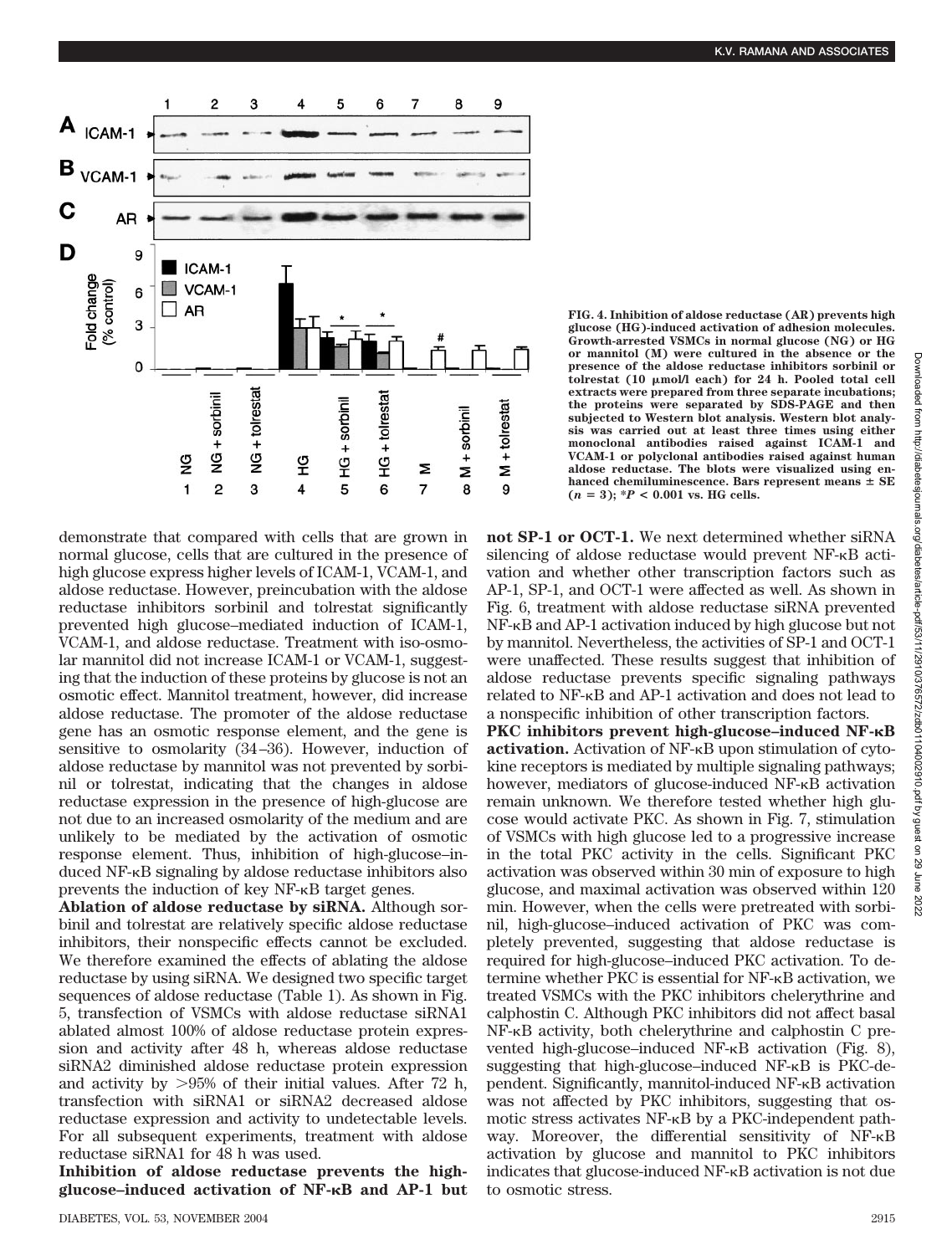

**Inhibition of aldose reductase prevents the activation of NF-B in balloon-injured arteries of diabetic rats.** To examine changes in NF- $\kappa$ B in situ, we injured carotid arteries of rats. A total of 20 diabetic and 20 nondiabetic rats were used for the study. One rat in the nondiabetic group and three rats in the diabetic group died, and their tissues were not included in the study. All other rats completed the protocol successfully. Ten and 21 days after injury, the carotid arteries were harvested, fixed, and stained with antibodies raised against activated NF-KB. Lesions of balloon-injured arteries were associated with increased  $NF$ - $\kappa$ B activity (Fig. 9). Most intense staining was associated with the luminal edge of the lesion, which corresponds to the cell population showing the highest proliferative activity. Appreciable levels of staining were observed at 10 as well as 21 days after injury, although intensity of staining seems to diminish from 10 to 21 days. Significantly higher levels of staining were associated with diabetic as compared with nondiabetic vessels **FIG. 5. Ablation of aldose reductase (AR) by siRNA. The serum-starved VSMCs were transfected with two different double-stranded aldose reductase-specific siRNAs to a final concentration of 100 nmol each and cultured for 48 h at 37°C. The VSMCs that were incubated with the transfection reagent (TR) only or with nonspecific RNA (control siRNA) were used as control.** *A***: Aldose reductase activity determined using DL-glyceraldehyde and** NADPH as substrates. Bars represent means  $\pm$  SE ( $n =$ 4);  $*P < 0.001$  vs. control siRNA transfected cells.  $\overrightarrow{B}$  and  $C$ **:** Western blots after SDS-PAGE separation of 10  $\mu$ g of **VSMC cell protein developed using anti–aldose reductase or anti– glyceraldehyde-3-phosphate dehydrogenase (GAPDH) antibodies, respectively.**

(Fig. 9). The staining in the diabetic vessels was most intense near the lumen, but cells much deeper in the intima were also stained with higher frequency. In contrast, most of the cells stained in the nondiabetic vessels were located near the lumen, and there was a progressive decline in staining from the lumen to the media. These data indicate that injured diabetic arteries display more pronounced NF- $\kappa$ B activation than nondiabetic vessels.

To examine the role of aldose reductase in the activation of NF- $\kappa$ B, we fed diabetic rats 15 mg  $\cdot$  kg<sup>-1</sup>  $\cdot$  day<sup>-1</sup> tolrestat. Previous studies have shown that this dose range of tolrestat ameliorates some of the diabetes complications in streptozotocin-induced diabetic rats (37,38). In the present study at 10 and 21 days after injury, the neointimato-media ratios were  $0.79 \pm 0.07$  and  $1.07 \pm 0.1$  in nondiabetic rats and  $1.04 \pm 0.09$  and  $1.54 \pm 0.13$ , respectively, in diabetic rats, showing that diabetic vessels have significantly  $(P < 0.05)$  higher (by 30–45%) neointima formation than nondiabetic arteries. At both of the time



**FIG. 6. Silencing of aldose reductase (AR) mRNA by siRNA transfection attenuates high glucose (HG)-induced NF-B and AP-1 activation but does not affect SP-1 or OCT-1 activity. Expression of aldose reductase was silenced by incubating the cells with aldose reductase siRNA1 for 48 h at 37°C. Equal amounts of nuclear extracts, prepared from the aldose reductase-ablated VSMCs in normal glucose (NG) or stimulated with HG or mannitol (M) for 3 h, were subjected to EMSA using NF-B (***A***), AP-1 (***B***), SP-1 (***C***), and OCT-1 (***D***) consensus sequences. Extract prepared from cells that were left untreated or treated with the transfection reagent (TR) or control siRNA were used as controls.**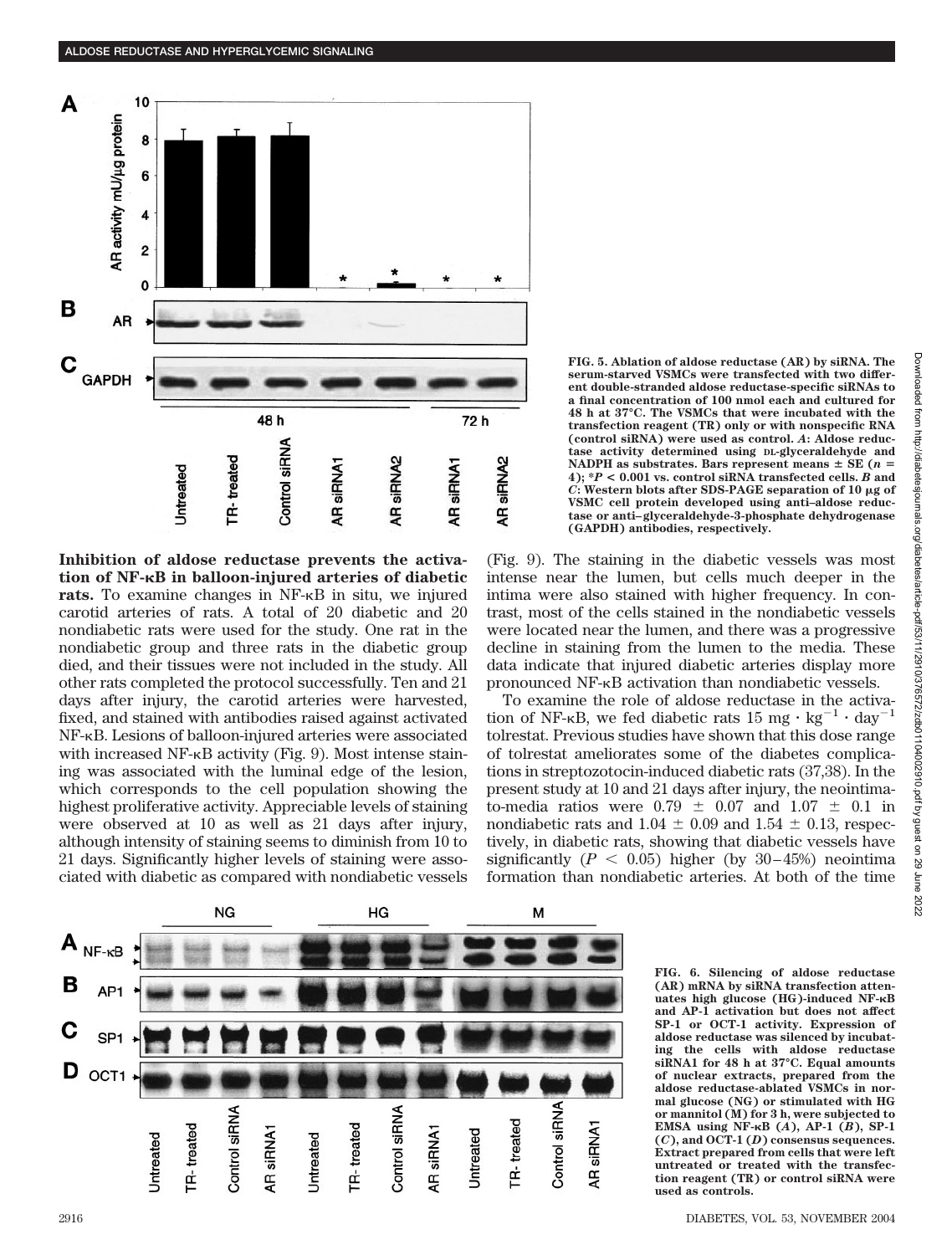

points examined, the neointima-to-media ratio was significantly  $(P < 0.05)$  lower in the tolrestat-treated nondiabetic (0.55  $\pm$  0.09 and 0.75  $\pm$  0.07, respectively) and diabetic  $(0.77 \pm 0.09$  and  $1.21 \pm 0.11)$  rats than the untreated rats. The observation that inhibition of aldose reductase diminishes neointima-to-media ratio in ballooninjured arteries of nondiabetic rats is consistent with our previous report showing that sorbinil treatment prevents neointimal hyperproliferation in the same model. In addition, our present report shows that inhibition of aldose reductase decreases neointima formation in diabetic vessels as well. Tissue sections obtained from tolrestattreated rats displayed a substantial decrease in the staining with the anti-activated NF-<sub>K</sub>B antibody. In sections that were obtained both 10 and 21 days after injury, tolrestat significantly inhibited  $NF-<sub>K</sub>B$  staining (Fig. 9). Treatment with tolrestat also prevented staining of the inner uninjured portions of the artery. There was no statistically significant difference between the extent of staining in control and diabetic vessels after tolrestat treatment. These data suggest that diabetes enhances and accelerates the inflammatory response to arterial injury

**FIG. 7. Inhibition of aldose reductase prevents highglucose–induced PKC activation.** *A***: Serum-starved** VSMCs were preincubated without or with 10  $\mu$ mol/l **sorbinil for 24 h and stimulated with high glucose (HG) for the indicated time periods. After incubation, the membrane fraction from each sample was isolated and the PKC activity associated with each of these fractions was measured as described in the text using Promega SignaTect total PKC assay system. NG, normal glucose. Each data point represents**  $mean \pm SE$  ( $n = 4$ ).

and that inhibition of aldose reductase prevents the hyperactivation of NF- $\kappa$ B caused by diabetes.

# **DISCUSSION**

Previous studies have led to the identification of multiple hyperglycemia-induced changes in metabolism and signaling that have been linked to increased formation of reactive oxygen species and AGEs and activation of aldose reductase and PKC (1–3). These changes are associated with the increased activity of transcription factors such as NF-KB and AP-1 and synthesis of cytokines, adhesion molecules, and growth factors (2,3). Nevertheless, it remains unclear whether the changes in signaling and metabolism are unrelated and independent manifestations of hyperglycemic injury or are interlinked or sequential. This distinction, however, is imperative for understanding and treating secondary diabetes complications. In this regard, the present study provides clear evidence supporting the notion that hyperglycemia-induced activation of the polyol pathway; PKC,  $NF-\kappa B$ , and  $AP-1$ ; and increased expression of adhesion molecules are linked events that are sequen-



**FIG. 8. Inhibition of PKC attenuates high glucose (HG)–induced NF-B activation. Serum-starved VSMCs were preincubated without or with the PKC inhibitors chelerythrine chloride (2 mol/l) and calphostin C (0.2 mol/l), respectively, for 1 h followed by incubation with HG (25 mmol/l) or mannitol (M) (19.5 mmol/l) for an additional 3 h. Equal amounts of nuclear protein obtained from a pool of three independent incubations were subjected to EMSA as described in RESEARCH DESIGN AND METHODS. Data represent means SE of three independent analyses; \****P* **< 0.001 vs. cells that were incubated with HG in the absence of PKC inhibitors.**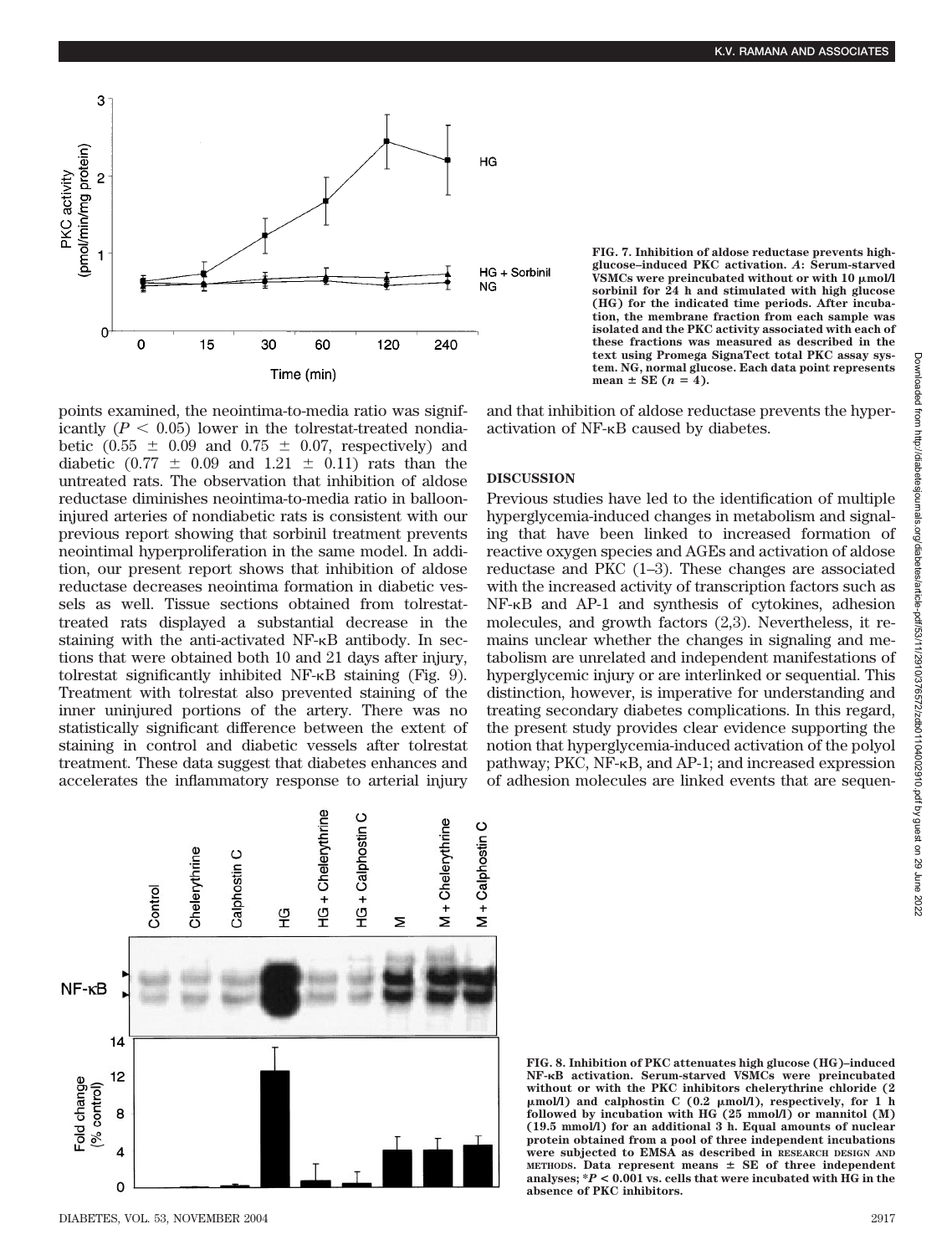

tially activated by hyperglycemia. In addition, our data suggest that activation of the polyol pathway is antecedent to the increases in PKC, NF- $\kappa$ B, and AP-1 and that inhibition of this pathway extinguishes key signaling events that lead to increased vascular inflammation and adhesion.

Our data show that inhibition of aldose reductase prevents NF- $\kappa$ B activation both in cells that are exposed to high glucose in culture and in situ after balloon injury. Pretreatment of VSMCs in culture with aldose reductase inhibitors decreased high-glucose–induced NF- $\kappa$ B activation, which was accompanied by decreased translocation of p65 to the nucleus (Fig. 2). The inhibition of  $NF-<sub>K</sub>B$ translocation was associated with a decrease in highglucose–induced phosphorylation and proteolytic degradation of  $I \kappa B$ - $\alpha$  and a decrease in IKK- $\alpha/\beta$  phosphorylation (Fig. 3), indicating that inhibition of aldose reductase abrogates  $I \kappa B$ - $\alpha$  phosphorylation and thus prevents dissociation of the  $I<sub>K</sub>B-p55-p65$  complex but does not directly interfere with NF- $\kappa$ B–dependent gene transcription. These results are consistent with our previous observations that inhibition of aldose reductase prevents tumor necrosis  $factor$ - $\alpha$ -induced NF- $\kappa$ B activation in VSMCs (21) and suggest that inhibition of NF- $\kappa$ B and its downstream effectors may be a significant aspect of the salutary effects of aldose reductase inhibitors against hyperglycemic injury and dysfunction.

To examine the downstream effects of NF- $\kappa$ B inhibition, we determined whether treatment with aldose reductase inhibitors prevents the transcription and upregulation of  $NF-\kappa B$ –dependent genes. Although  $NF-\kappa B$  regulates the expression of multiple genes (26), increased transcription of genes encoding for adhesion molecules such as ICAM-1 and VCAM-1 are considered prototypical NF- $\kappa$ B responses

**FIG. 9. Inhibition of aldose reductase prevents NF-B activation in ballooninjured rat arteries. Cross-sections of balloon-injured arteries were obtained from nondiabetic and diabetic rats 10 and 21 days after balloon injury and were stained with anti-p65 antibodies. Immunoreactivity is evident as a dark brown stain, whereas the nonreactive areas display only the background color. The bar graph** shows mean  $\pm$  SE values of the per**centage of neointima stained by the** anti-p65 antibody;  $*P < 0.05$  in tolres- $\tan x$ **is.** control;  $+P < 0.05$  in diabetic vs. control;  $#P < 0.05$  diabetic + tol**restat vs. diabetic without tolrestat.**

(26), and increased expression of adhesion molecules during hyperglycemia and diabetes has been shown to be  $NF-KB$  dependent (28,33). In agreement with previous reports on other cell types (28–33), we found that exposure to high glucose upregulates the expression of ICAM-1 and VCAM-1 in VSMCs. That this was prevented by inhibiting aldose reductase is consistent with the previous observation that treatment with aldose reductase inhibitor, which prevented glomerular hyperfiltration in diabetic rats, decreased ICAM-1 expression and mononuclear cell infiltration (38). Thus, a decrease in the expression of adhesion molecules in vivo during diabetes (39) and in cells that are exposed to high glucose in culture (this study) indicates that inhibition of aldose reductase extinguishes  $NF-\kappa B$  signaling.

In addition to inhibiting NF- $\kappa$ B, treatment with aldose reductase siRNA prevented the high-glucose–induced activation of the transcription factor AP-1. These responses, however, do not seem to be nonspecific, because the activities of other transcription factors such as OCT-1 and SP-1 were not affected by ablating aldose reductase expression by siRNA, suggesting that aldose reductase is essential for  $NF-\kappa B$  and  $AP-1$  activation by high glucose and that the effects observed are not due to the nonspecific effects of the drugs used to inhibit aldose reductase.

In agreement with previous observations, we found that high glucose increased PKC activity (1,4,5), and inhibition of PKC prevented high-glucose-induced NF- $\kappa$ B activation (40,41), consistent with the view that high glucose activates  $NF$ - $\kappa$ B by a PKC-dependent pathway. Significantly, high-glucose–induced PKC activation was prevented in sorbinil-pretreated cells, suggesting that aldose reductase regulates the activation of PKC by high glucose. Because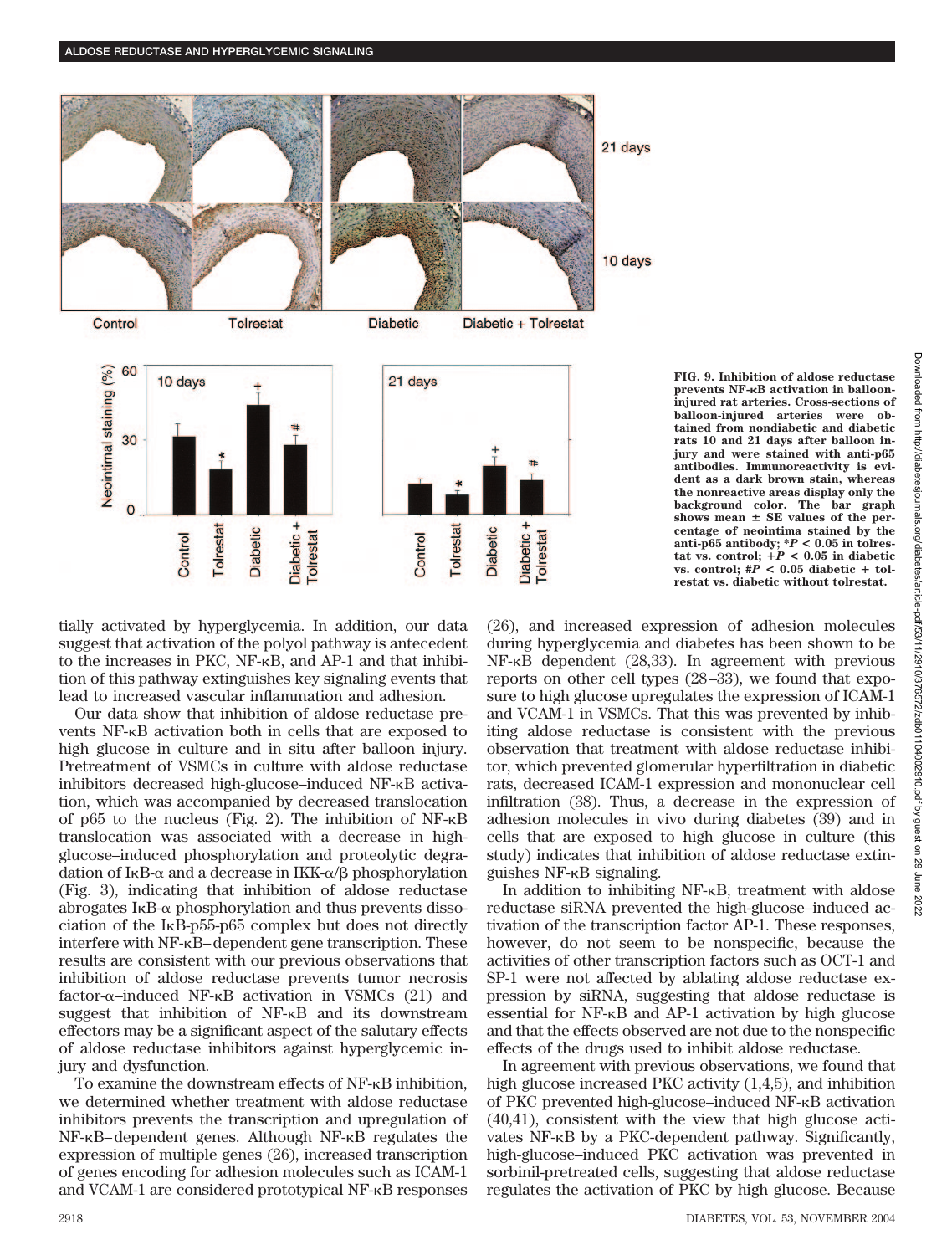2022

# inhibition of PKC by chelerythrine abrogates high glucose– induced AP-1 activation (7), prevention of AP-1 activation in aldose reductase siRNA-treated cells may also be due to lack of PKC activation. Although the relationship between aldose reductase and PKC remains unclear, inhibition of aldose reductase by tolrestat has been shown to prevent the synthesis of DAG (42), which is an essential endogenous activator of PKC. It has been suggested that the increase in the polyol pathway, as a result of high glucose, induces a pseudohypoxic state by increasing the NADHto-NAD<sup>+</sup> ratio (1–3,5), which stimulates the reduction of dihydroxyacetone phosphosphate to glycerol-3-phosphate. Because glycerol-3-phosphate is a DAG precursor, increased synthesis of glycerol-3-phosphate upon exposure to high glucose stimulates DAG synthesis (43). Alternatively, aldose reductase–dependent reduction of glyceraldehyde to glycerol may be essential for DAG synthesis. Extensive future experiments will be required to understand the role of aldose reductase in high-glucose–induced PKC activation. Nonetheless, our current observation that inhibition of aldose reductase prevents PKC activation suggests that aldose reductase is upstream of PKC activation and that inhibition of aldose reductase during diabetes could provide salutary effects similar to or greater than those provided by PKC inhibitors (1–3,5).

In addition to metabolic changes, changes in medium osmolarity could lead to NF- $\kappa$ B activation (41,44). Indeed, we find that  $NF-\kappa B$  is activated by high glucose as well as by mannitol. However, the pathways of  $NF-\kappa B$  activation by the two stimuli seem to be different. Our results show that the pathways activated by high glucose are inhibited by PKC inhibitors, whereas mannitol-induced NF- $\kappa$ B activation was insensitive to PKC inhibition. That glucose and mannitol stimulate divergent mediators is further supported by our observations that inhibition of aldose reductase prevents high glucose but not mannitol-induced NF- $\kappa$ B activation. Moreover, in contrast to high glucose, mannitol did not enhance the expression of the adhesion molecules ICAM-1 and VCAM-1. Collectively, these observations indicate that aldose reductase activity is essential for the activation of PKC and  $NF-<sub>k</sub>B$ , leading to increased expression of adhesion molecule, and that even though the enzyme is induced by osmotic stress, it is not essential for the osmotic stimulation of NF- $\kappa$ B.

In summary, the present study demonstrates that aldose reductase is an obligatory mediator of the inflammatory changes caused by hyperglycemia and diabetes. The activity of aldose reductase seems to be an essential prerequisite for the activation of  $NF$ - $\kappa$ B by high glucose and that aldose reductase is a critical determinant of inflammatory responses of injured diabetic vessels. Although the processes by which aldose reductase influences NF- $\kappa$ B activation remain unclear, our results demonstrate that inhibition of aldose reductase extinguishes signaling events that lead to PKC and  $NF-\kappa B$ activation and those that enhance the expression of adhesion molecules. Thus, aldose reductase inhibition may represent a novel therapeutic modality for the treatment of diabetic vascular complications such as atherosclerosis and restenosis.

## DIABETES, VOL. 53, NOVEMBER 2004 2919

## **ACKNOWLEDGMENTS**

This work was supported in part by National Institutes of Health Grants DK36118, EY01677, HL65618, HL55477, and HL59378.

## **REFERENCES**

- 1. Sheetz MJ, King GL: Molecular understanding of hyperglycemia's adverse effects for diabetic complications. *JAMA* 288:2579–2588, 2002
- 2. Baynes JW, Thorpe SR: Role of oxidative stress in diabetic complications: a new perspective on an old paradigm. *Diabetes* 48:1–9, 1999
- 3. Yabe-Nishimura C: Aldose reductase in glucose toxicity: a potential target for the prevention of diabetic complications. *Pharmacol Rev* 50:1–33, 1998
- 4. Beckman JA, Creager MA, Libby P: Diabetes and atherosclerosis: epidemiology, pathophysiology, and management. *JAMA* 287:2570–2581, 2002
- 5. Brownlee M: Biochemistry and molecular cell biology of diabetic complications. *Nature* 414:813–820, 2001
- 6. Yerneni KKV, Bai W, Khan BV, Medford R, Natarajan R: Hyperglycemiainduced activation of nuclear transcription factor  $\kappa B$  in vascular smooth muscle cells. *Diabetes* 48:855–864, 1999
- 7. Chen S, Mukherjee S, Chakraborty C, Chakraborty S: High glucoseinduced, endothelin-dependent fibronectin synthesis is mediated via NF-B and AP-1. *Am J Physiol* 284:C263–C272, 2003
- 8. Li L, Sawamura T, Renier G: Glucose enhances endothelial LOX-1 expression: role for LOX-1 in glucose-induced human monocyte adhesion to endothelium. *Diabetes* 52:1843–1850, 2003
- 9. Golovchenko I, Goalstone ML, Watson P, Brownlee M, Draznin B: Hyperinsulinemia enhances transcriptional activity of nuclear factor- $\kappa$ B induced by angiotensin II, hyperglycemia, and advanced glycosylation end products in vascular smooth muscle cells. *Circ Res* 87:722–724, 2000
- 10. Ramana KV, Friedrich B, Bhatnagar A, Srivastava SK: Aldose reductase mediates cytotoxic signals of hyperglycemia and TNF-alpha in human lens epithelial cells. *FASEB J* 17:315–317, 2003
- 11. Romeo G, Liu WH, Asnaghi V, Kern TS, Lorenzi M: Activation of nuclear factor- $\kappa$ B induced by diabetes and high glucose regulates a proapoptotic program in retinal pericytes. *Diabetes* 51:2241–2248, 2002
- 12. Schmidt AM, Hori O, Chen JX, Jian F, Crandall J, Zhang J, Cao R, Yan SD, Brett J, Stern D: Advanced glycation endproducts interacting with their endothelial receptor induce expression of vascular cell adhesion molecule-1 (VCAM-1) in cultured human endothelial cells and in mice: a potential mechanism for the accelerated vasculopathy of diabetes. *J Clin Invest* 96:1395–1403, 1995
- 13. Morcos M, Sayed AA, Bierhaus A, Yard B, Waldherr R, Merz W, Kloeting I, Schleicher E, Mentz S, Abd el Baki RF, Trischler H, Kasper M, Schwenger V, Hamann A, Dugi KA, Schmidt AM, Stern D, Ziegler R, Haering HU, Andrassy M, van der Woude F, Nawroth PP: Activation of tubular epithelial cells in diabetic nephropathy. *Diabetes* 51:3532–3544, 2002
- 14. Lal MA, Brismar H, Eklof AC, Aperia A: Role of oxidative stress in advanced glycation end product-induced mesangial cell activation. *Kidney Int* 61:2006–2014, 2002
- 15. Yeh CH, Sturgis L, Haidacher J, Zhang XN, Sherwood SJ, Bjercke RJ, Juhasz O, Crow MT, Tilton RG, Denner L: Requirement for p38 and p44/p42 mitogen-activated protein kinases in RAGE-mediated nuclear factor- $\kappa$ B transcriptional activation and cytokine secretion. *Diabetes* 50:1495–1504, 2001
- 16. Chen S, Khan ZA, Cukiernik M, Chakrabarti S: Differential activation of NF- $\kappa$ B and AP-1 in increased fibronectin synthesis in target organs of diabetic complications. *Am J Physiol* 284:E1089–E1097, 2003
- 17. Bierhaus A, Schiekofer S, Schwaninger M, Andrassy M, Humpert PM, Chen J, Hong M, Luther T, Henle T, Kloting I, Morcos M, Hofmann M, Tritschler H, Weigle B, Kasper M, Smith M, Perry G, Schmidt AM, Stern DM, Haring HU, Schleicher E, Nawroth PP: Diabetes-associated sustained activation of the transcription factor nuclear factor- $\kappa$ B. *Diabetes* 50:2792-2808, 2001
- 18. Cipollone F, Iezzi A, Fazia M, Zucchelli M, Pini B, Cuccurullo C, De Cesare D, De Blasis G, Muraro R, Bei R, Chiarelli F, Schmidt AM, Cuccurullo F, Mezzeti A: The receptor RAGE as a progression factor amplifying arachidonate-dependent inflammatory and proteolytic response in human atherosclerotic plaques: role of glycemic control. *Circulation* 108:1070–1077, 2003
- 19. Bhatnagar A, Srivastava SK: Aldose reductase: congenial and injurious profiles of an enigmatic enzyme. *Biochem Med Metab Biol* 48:91–121, 1992
- 20. Parry GJ: Management of diabetic neuropathy. *Am J Med* 107:27S–33S, 1999
- 21. Ramana KV, Chandra D, Srivastava S, Bhatnagar A, Aggarwal BB, Srivastava SK: Aldose reductase mediates mitogenic signaling in vascular smooth muscle cells. *J Biol Chem* 277:32063–32070, 2002